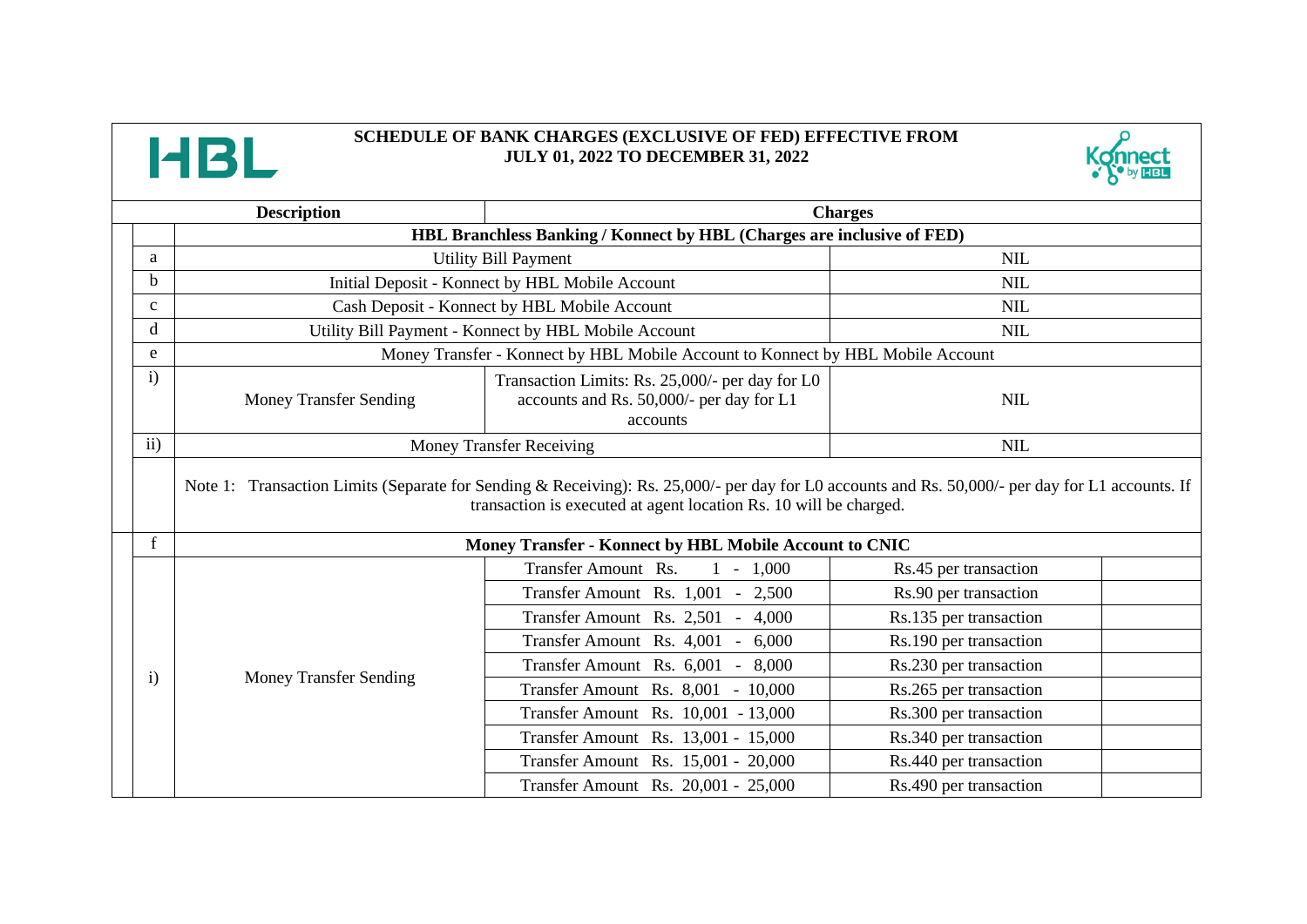|                                                                                                                                                                                                                                                                                                                                                                                                                                | Note: If transaction is executed at agent location additional Rs.10 will be charged.         |                                        |                        |
|--------------------------------------------------------------------------------------------------------------------------------------------------------------------------------------------------------------------------------------------------------------------------------------------------------------------------------------------------------------------------------------------------------------------------------|----------------------------------------------------------------------------------------------|----------------------------------------|------------------------|
| ii)                                                                                                                                                                                                                                                                                                                                                                                                                            |                                                                                              | <b>Money Transfer Receiving</b>        | <b>NIL</b>             |
| $\mathbf{g}% _{T}=\mathbf{g}_{T}=\mathbf{g}_{T}=\mathbf{g}_{T}=\mathbf{g}_{T}=\mathbf{g}_{T}=\mathbf{g}_{T}=\mathbf{g}_{T}=\mathbf{g}_{T}=\mathbf{g}_{T}=\mathbf{g}_{T}=\mathbf{g}_{T}=\mathbf{g}_{T}=\mathbf{g}_{T}=\mathbf{g}_{T}=\mathbf{g}_{T}=\mathbf{g}_{T}=\mathbf{g}_{T}=\mathbf{g}_{T}=\mathbf{g}_{T}=\mathbf{g}_{T}=\mathbf{g}_{T}=\mathbf{g}_{T}=\mathbf{g}_{T}=\mathbf{g}_{T}=\mathbf{g}_{T}=\mathbf{g}_{T}=\math$ | Money Transfer - Cash Deposit to Other Bank Accounts at Agent's location                     |                                        |                        |
|                                                                                                                                                                                                                                                                                                                                                                                                                                | <b>Money Transfer - Cash Deposit to</b><br><b>Other Bank Accounts at Agent's</b><br>location | Transfer Amount Rs.<br>$1 - 1,000$     | Rs.25 per transaction  |
|                                                                                                                                                                                                                                                                                                                                                                                                                                |                                                                                              | Transfer Amount Rs. 1,001 - 2,500      | Rs.50 per transaction  |
|                                                                                                                                                                                                                                                                                                                                                                                                                                |                                                                                              | Transfer Amount Rs. 2,501 - 4,000      | Rs.65 per transaction  |
|                                                                                                                                                                                                                                                                                                                                                                                                                                |                                                                                              | Transfer Amount Rs. 4,001 - 6,000      | Rs.80 per transaction  |
|                                                                                                                                                                                                                                                                                                                                                                                                                                |                                                                                              | Transfer Amount Rs. 6,001 - 8,000      | Rs.90 per transaction  |
| $\mathbf{i}$                                                                                                                                                                                                                                                                                                                                                                                                                   |                                                                                              | Transfer Amount Rs. 8,001 - 10,000     | Rs.105 per transaction |
|                                                                                                                                                                                                                                                                                                                                                                                                                                |                                                                                              | Transfer Amount Rs. 10,001 - 13,000    | Rs.120 per transaction |
|                                                                                                                                                                                                                                                                                                                                                                                                                                |                                                                                              | Transfer Amount Rs. 13,001 - 15,000    | Rs.130 per transaction |
|                                                                                                                                                                                                                                                                                                                                                                                                                                |                                                                                              | Transfer Amount Rs. 15,001 - 20,000    | Rs.155 per transaction |
|                                                                                                                                                                                                                                                                                                                                                                                                                                |                                                                                              | Transfer Amount Rs. 20,001 - 25,000    | Rs.170 per transaction |
| h                                                                                                                                                                                                                                                                                                                                                                                                                              | Money Transfer - Konnect by HBL Mobile Account to HBL Core Banking Account                   |                                        |                        |
| $\mathbf{i}$                                                                                                                                                                                                                                                                                                                                                                                                                   | <b>Fund Transfer</b><br>$^*$ NIL                                                             |                                        |                        |
|                                                                                                                                                                                                                                                                                                                                                                                                                                | * will be updated as per SBP's directives                                                    |                                        |                        |
| $\mathbf{i}$                                                                                                                                                                                                                                                                                                                                                                                                                   | Money Transfer - Konnect by HBL Mobile Account to Other Bank Accounts (IBFT)                 |                                        |                        |
|                                                                                                                                                                                                                                                                                                                                                                                                                                | Inter Bank Fund Transfer (IBFT)                                                              | Transfer Amount Rs.<br>$1 - 26,000$    | Rs. 0 per transaction  |
|                                                                                                                                                                                                                                                                                                                                                                                                                                |                                                                                              | Transfer Amount Rs. 26,001 - 27,000    | Rs. 1 per transaction  |
|                                                                                                                                                                                                                                                                                                                                                                                                                                |                                                                                              | Transfer Amount Rs. 27,001 -<br>28,000 | Rs. 2 per transaction  |
|                                                                                                                                                                                                                                                                                                                                                                                                                                |                                                                                              | Transfer Amount Rs. 28,001 -<br>29,000 | Rs. 3 per transaction  |
|                                                                                                                                                                                                                                                                                                                                                                                                                                |                                                                                              | Transfer Amount Rs. 29,001 -<br>30,000 | Rs. 4 per transaction  |
| $\mathbf{i}$                                                                                                                                                                                                                                                                                                                                                                                                                   |                                                                                              | Transfer Amount Rs. 30,001 -<br>31,000 | Rs. 5 per transaction  |
|                                                                                                                                                                                                                                                                                                                                                                                                                                |                                                                                              | Transfer Amount Rs. 31,001 -<br>32,000 | Rs. 6 per transaction  |
|                                                                                                                                                                                                                                                                                                                                                                                                                                |                                                                                              | 33,000<br>Transfer Amount Rs. 32,001 - | Rs. 7 per transaction  |
|                                                                                                                                                                                                                                                                                                                                                                                                                                |                                                                                              | Transfer Amount Rs. 33,001 -<br>34,000 | Rs. 8 per transaction  |
|                                                                                                                                                                                                                                                                                                                                                                                                                                |                                                                                              | Transfer Amount Rs. 34,001 -<br>35,000 | Rs. 9 per transaction  |
|                                                                                                                                                                                                                                                                                                                                                                                                                                |                                                                                              | Transfer Amount Rs. 35,001 - 36,000    | Rs. 10 per transaction |
|                                                                                                                                                                                                                                                                                                                                                                                                                                |                                                                                              | Transfer Amount Rs. 36,001 - 37,000    | Rs. 11 per transaction |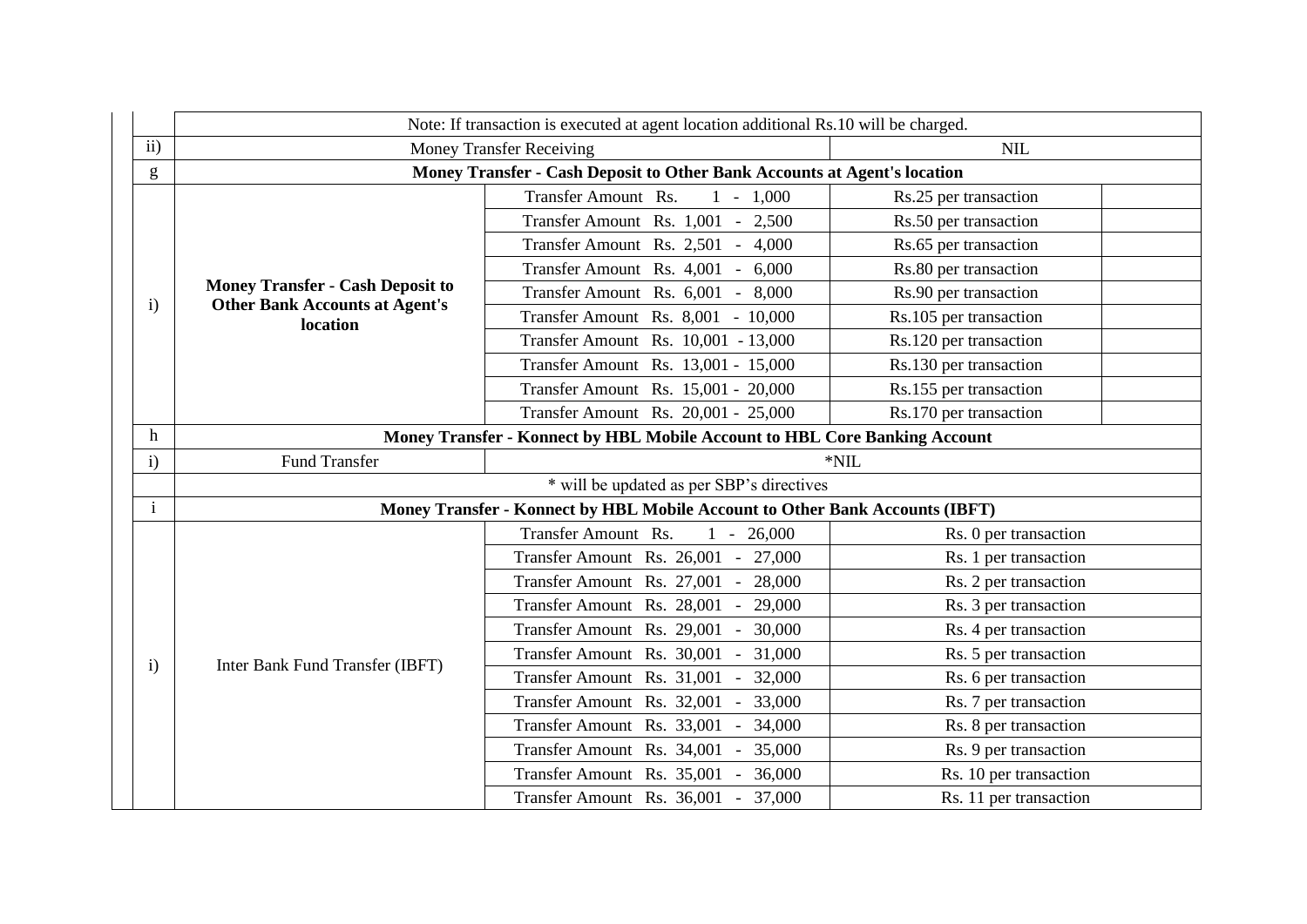|  |              |                     | Transfer Amount Rs. 37,001 - 38,000                               | Rs. 12 per transaction |  |
|--|--------------|---------------------|-------------------------------------------------------------------|------------------------|--|
|  |              |                     | Transfer Amount Rs. 38,001 - 39,000                               | Rs. 13 per transaction |  |
|  |              |                     | Transfer Amount Rs. 39,001 - 40,000                               | Rs. 14 per transaction |  |
|  |              |                     | Transfer Amount Rs. 40,001<br>$-41,000$                           | Rs. 15 per transaction |  |
|  |              |                     | Transfer Amount Rs. 41,001<br>42,000                              | Rs. 16 per transaction |  |
|  |              |                     | Transfer Amount Rs. 42,001<br>43,000<br>$\sim$                    | Rs. 17 per transaction |  |
|  |              |                     | Transfer Amount Rs. 43,001<br>44,000                              | Rs. 18 per transaction |  |
|  |              |                     | Transfer Amount Rs. 44,001 -<br>45,000                            | Rs. 19 per transaction |  |
|  |              |                     | Transfer Amount Rs. 45,001<br>46,000                              | Rs. 20 per transaction |  |
|  |              |                     | Transfer Amount Rs. 46,001 - 47,000                               | Rs. 21 per transaction |  |
|  |              |                     | Transfer Amount Rs. 47,001 - 48,000                               | Rs. 22 per transaction |  |
|  |              |                     | Transfer Amount Rs. 48,001 - 49,001                               | Rs. 23 per transaction |  |
|  |              |                     | Transfer Amount Rs. 49,001 - 50,000                               | Rs. 24 per transaction |  |
|  |              |                     | Cash Withdrawal at Agent Location - Konnect by HBL Mobile Account |                        |  |
|  |              | Withdrawal Amount * | Transfer Amount Rs. 1 - 200                                       | Rs.7 per transaction   |  |
|  |              |                     | Transfer Amount Rs. 201 - 500                                     | Rs.10 per transaction  |  |
|  |              |                     | Transfer Amount Rs. 501 - 1,000                                   | Rs.18 per transaction  |  |
|  |              |                     | Transfer Amount Rs. 1,001 - 2,500                                 | Rs.40 per transaction  |  |
|  |              |                     | Transfer Amount Rs. 2,501 - 4,000                                 | Rs.70 per transaction  |  |
|  |              |                     | Transfer Amount Rs. 4,001 - 6,000                                 | Rs.100 per transaction |  |
|  |              |                     | Transfer Amount Rs. 6,001 - 8,000                                 | Rs.130 per transaction |  |
|  | $\mathbf{i}$ |                     | Transfer Amount Rs. 8,001 - 10,000                                | Rs.175 per transaction |  |
|  |              |                     | Transfer Amount Rs. 10,001 - 13,000                               | Rs.225 per transaction |  |
|  |              |                     | Transfer Amount Rs. 13,001 - 16,000                               | Rs.275 per transaction |  |
|  |              |                     | Transfer Amount Rs. 16,001 - 20,000                               | Rs.325 per transaction |  |
|  |              |                     |                                                                   |                        |  |
|  |              |                     | Transfer Amount Rs. 20,001 - 25,000                               | Rs.375 per transaction |  |
|  |              |                     | Transfer Amount Rs. 25,001 - 30,000                               | Rs.470 per transaction |  |
|  |              |                     | Transfer Amount Rs. 30,001 - 40,000                               | Rs.555 per transaction |  |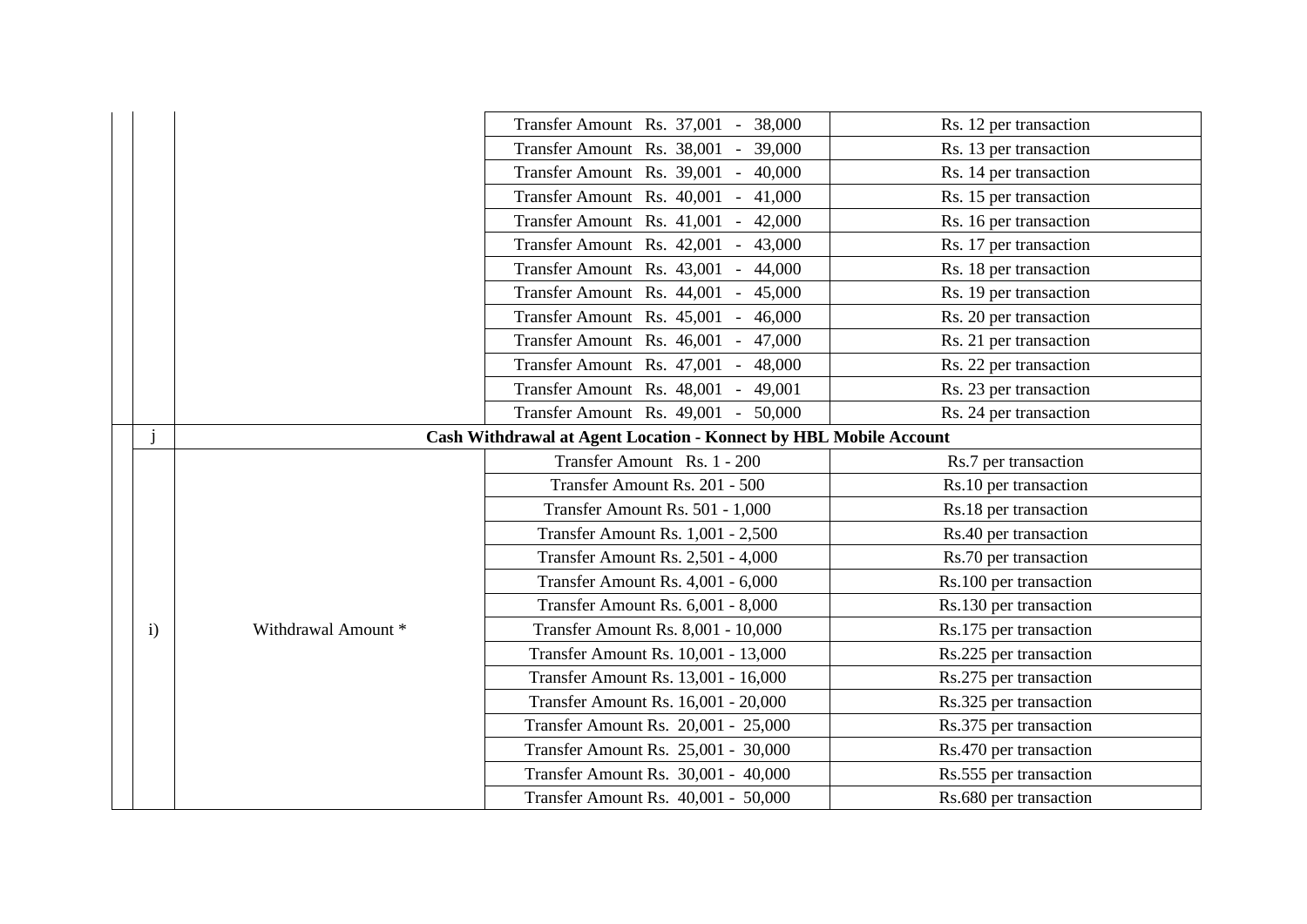|                                                                     | * For transactions through HRA Account fee will be 50% of the above mentioned slab.                     |                                                                   |                        |
|---------------------------------------------------------------------|---------------------------------------------------------------------------------------------------------|-------------------------------------------------------------------|------------------------|
| $\bf k$                                                             | Cash Withdrawal from ATM - Konnect by HBL Mobile Account                                                |                                                                   |                        |
|                                                                     | Withdrawal Amount *                                                                                     | Transfer Amount Rs. 1-500                                         | Rs.12 per transaction  |
|                                                                     |                                                                                                         | Transfer Amount Rs. 501 -1000                                     | Rs.25 per transaction  |
|                                                                     |                                                                                                         | Transfer Amount Rs. 1,001 - 2,500                                 | Rs.40 per transaction  |
|                                                                     |                                                                                                         | Transfer Amount Rs. 2501 - 4000                                   | Rs.50 per transaction  |
| $\mathbf{i}$                                                        |                                                                                                         | Transfer Amount Rs. 4,001 - 6,000                                 | Rs.60 per transaction  |
|                                                                     |                                                                                                         | Transfer Amount Rs. 6,001 - 8,000                                 | Rs.75 per transaction  |
|                                                                     |                                                                                                         | <b>Transfer Amount Rs. 8,001 - 10,000</b>                         | Rs.90 per transaction  |
|                                                                     |                                                                                                         | Transfer Amount Rs. 10,001 - 13,000                               | Rs.100 per transaction |
|                                                                     |                                                                                                         | Transfer Amount Rs. 13,001 - 16,000                               | Rs.125 per transaction |
|                                                                     |                                                                                                         | Transfer Amount Rs. 16,001 - 20,000                               | Rs.150 per transaction |
|                                                                     | *Charges are applicable after the following free monthly ONUS ATM cash withdrawal limits are exhausted: |                                                                   |                        |
| Free ONUS ATM Cash Withdrawal Limit/Month<br><b>Card Annual Fee</b> |                                                                                                         |                                                                   |                        |
|                                                                     | 500                                                                                                     |                                                                   | Rs. 30,000             |
|                                                                     | 1,000                                                                                                   |                                                                   | Rs. 200,000            |
|                                                                     | 500 (for Konnect Agents)                                                                                |                                                                   | No Limit               |
|                                                                     |                                                                                                         | Cash Withdrawal from Non-HBL ATMs - Konnect by HBL Mobile Account |                        |
|                                                                     | Cash Withdrawal                                                                                         | Rs. 18.75 per transaction Flat                                    |                        |
| m                                                                   | Cash Withdrawal from HBL Core Banking Account at Agent's location                                       |                                                                   |                        |
|                                                                     | <b>Withdrawal Amount</b>                                                                                | Transfer Amount Rs.<br>$1 - 1,000$                                | Rs.25 per transaction  |
|                                                                     |                                                                                                         | Transfer Amount Rs. 1,001 - 2,500                                 | Rs.25 per transaction  |
| $\mathbf{i}$                                                        |                                                                                                         | Transfer Amount Rs. 2,501 - 4,000                                 | Rs.25 per transaction  |
|                                                                     |                                                                                                         | Transfer Amount Rs. 4,001 - 6,000                                 | Rs.35 per transaction  |
|                                                                     |                                                                                                         | Transfer Amount Rs. 6,001 - 8,000                                 | Rs.35 per transaction  |
|                                                                     |                                                                                                         | Transfer Amount Rs. 8,001 - 10,000                                | Rs.50 per transaction  |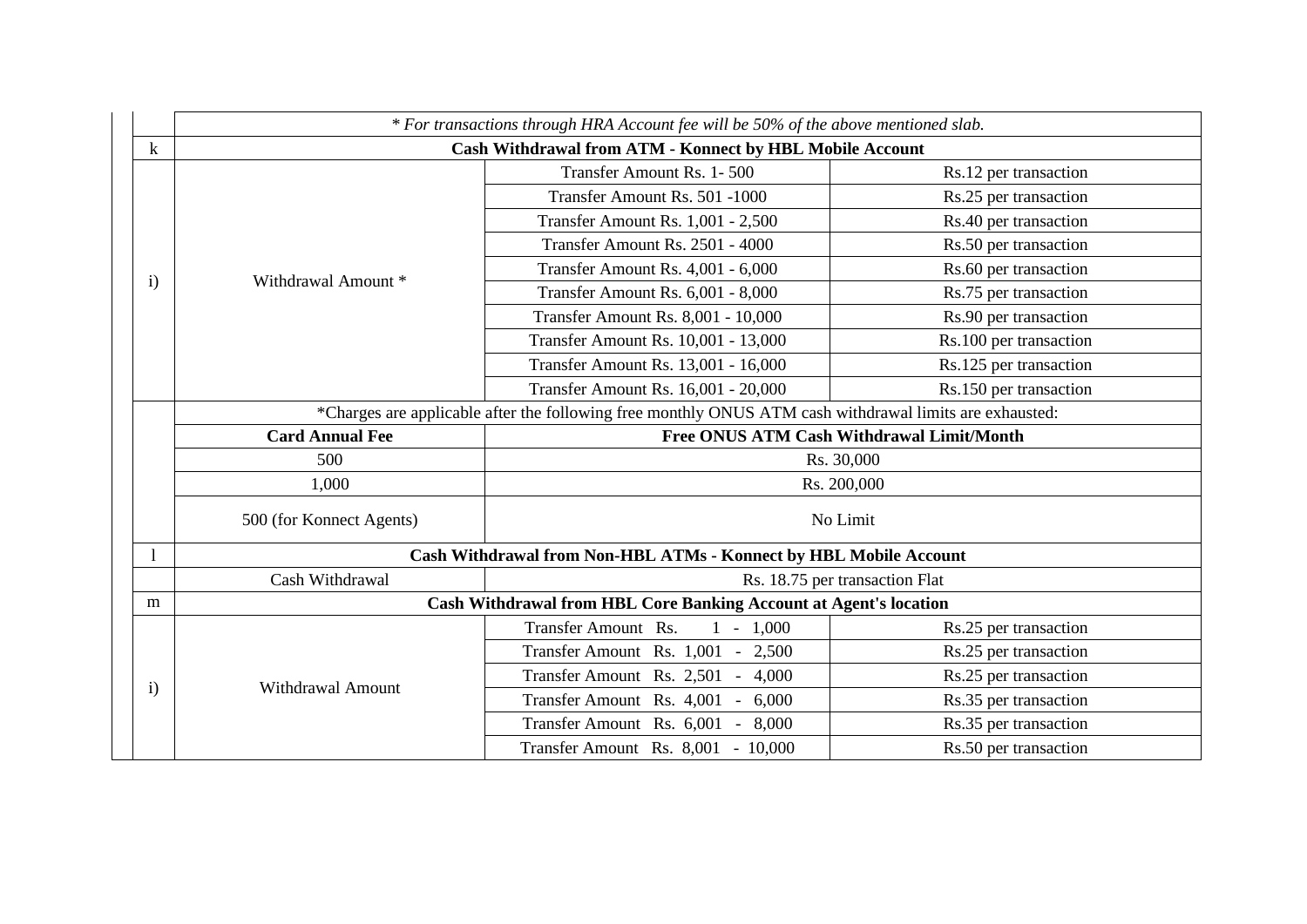| $\mathbf n$  |                                                                                   |                                |                                                                     |
|--------------|-----------------------------------------------------------------------------------|--------------------------------|---------------------------------------------------------------------|
|              | <b>Gulak (Konnect by HBL Saving Account)</b>                                      |                                |                                                                     |
|              |                                                                                   |                                |                                                                     |
|              |                                                                                   | Gulak 1000                     | Rs. 69 per transaction                                              |
|              |                                                                                   | Gulak 2500                     | Rs. 97.5 per transaction                                            |
|              | <b>Pre-mature Penalty Charges</b>                                                 | Gulak 4000                     | Rs. 126 per transaction                                             |
|              |                                                                                   | <b>Gulak 15000</b>             | Rs. 335 per transaction                                             |
|              |                                                                                   | <b>Gulak 25000</b>             | Rs. 525 per transaction                                             |
| $\mathbf{O}$ |                                                                                   | HBL ATM biometric verification | Rs.15 per transaction                                               |
| p            | Balance Inquiry - Konnect by HBL Mobile Account                                   |                                | <b>NIL</b>                                                          |
| $\mathbf q$  | Transfer Out - Konnect by HBL Mobile Account to HBL Core Banking Account (Linked) |                                | <b>NIL</b>                                                          |
| $\mathbf{r}$ | Transfer in - Konnect by HBL Mobile Account to HBL Core Banking Account (Linked)  |                                | <b>NIL</b>                                                          |
| S            | View Mini Statement - Konnect by HBL Mobile Account                               |                                | <b>NIL</b>                                                          |
| t            | Air Time Top Up - Konnect by HBLs Agent & Mobile Account                          |                                | <b>NIL</b>                                                          |
| <b>u</b>     | Mobile Account Opening                                                            |                                | <b>NIL</b>                                                          |
| $\mathbf{V}$ | Average Minimum Balance required                                                  |                                | <b>NIL</b>                                                          |
| W            | Balance Inquiry through SMS                                                       |                                | <b>NIL</b>                                                          |
| $\mathbf X$  | <b>Upgrade of MW Account</b>                                                      |                                | <b>NIL</b>                                                          |
| $\mathbf y$  | Fund Transfer To RAAST ID                                                         |                                | <b>NIL</b>                                                          |
| Z            | <b>Corporate Clients</b>                                                          |                                | Pricing will be set as mutual agreement between<br>parties involved |
| aa           | <b>Subscription Bundles</b>                                                       |                                |                                                                     |
| $\mathbf{i}$ |                                                                                   | <b>Agent Bundle</b>            | Rs. 500 per bundle                                                  |
| ii           |                                                                                   | Traveler                       | Rs. 500 per bundle                                                  |
| iii          | <b>Subscription Bundles</b>                                                       | Medics                         | Rs. 999 per bundle                                                  |
| iv           |                                                                                   | Foodie                         | Rs. 1,000 per bundle                                                |
| $\mathbf{V}$ |                                                                                   | Konnect Debit Card 1000        | Rs. 1,000 per bundle                                                |
| vi           |                                                                                   | Konnect Debit Card 500         | Rs. 500 per bundle                                                  |